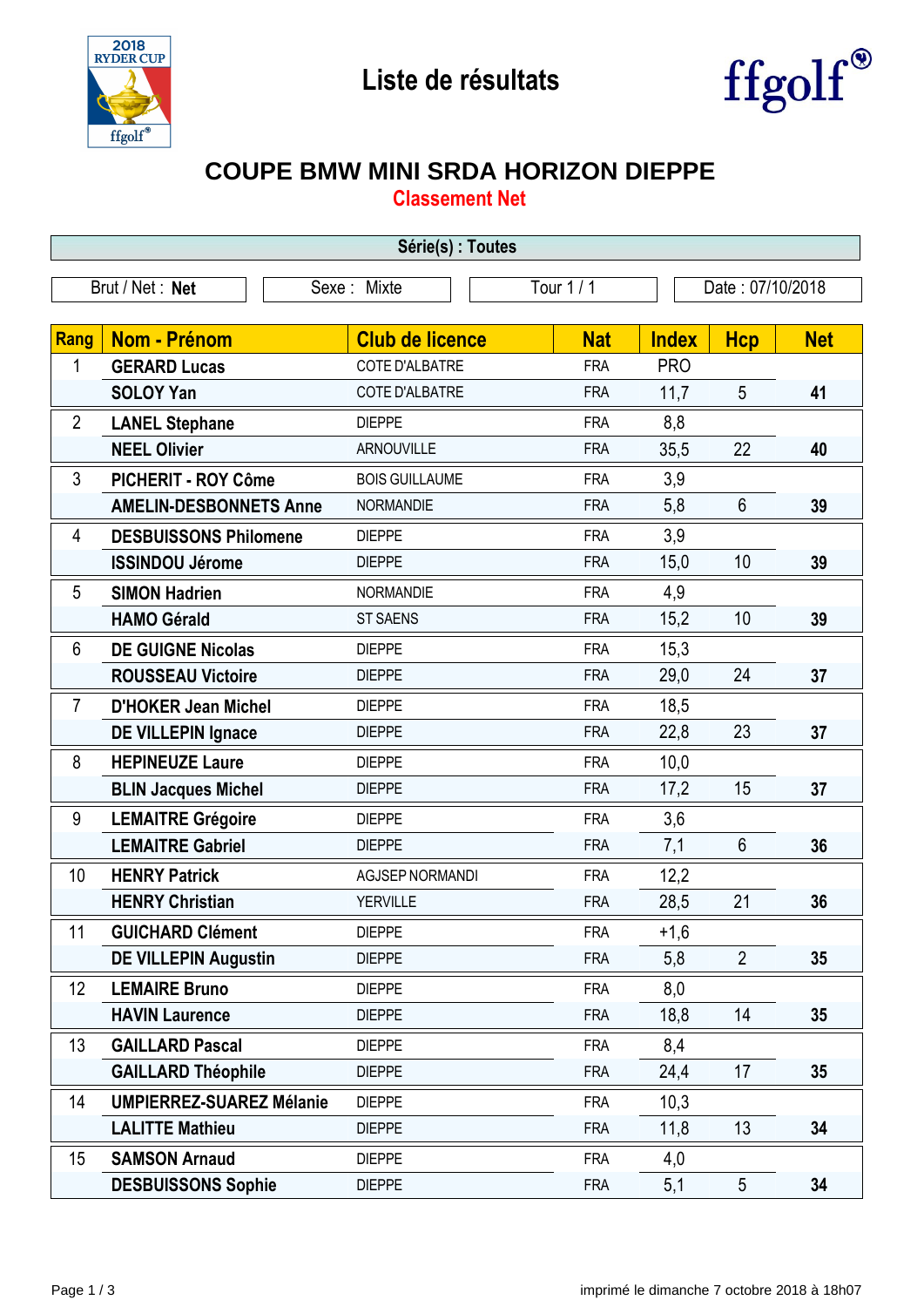| <b>Rang</b> | <b>Nom - Prénom</b>                | <b>Club de licence</b> | <b>Nat</b> | <b>Index</b> | <b>Hcp</b> | <b>Net</b> |
|-------------|------------------------------------|------------------------|------------|--------------|------------|------------|
| 16          | <b>BLASQUEZ Haril</b>              | <b>NORMANDIE</b>       | <b>FRA</b> | 18,5         |            |            |
|             | <b>BLAYAC Jacques</b>              | <b>DIEPPE</b>          | <b>FRA</b> | 33,8         | 28         | 34         |
| 17          | <b>JOSSE François</b>              | <b>DIEPPE</b>          | <b>FRA</b> | 25,6         |            |            |
|             | <b>SALLE Paul</b>                  | <b>DIEPPE</b>          | <b>FRA</b> | 26,0         | 29         | 34         |
| 18          | <b>DECAUX Laurent</b>              | <b>DIEPPE</b>          | <b>FRA</b> | 12,3         |            |            |
|             | <b>GOY Lionel</b>                  | <b>ROUEN</b>           | <b>FRA</b> | 15,8         | 15         | 34         |
| 19          | <b>METAIS Georges</b>              | <b>NORMANDIE</b>       | <b>FRA</b> | 15,3         |            |            |
|             | <b>LETOUQ Caroline</b>             | <b>DIEPPE</b>          | <b>FRA</b> | 25,7         | 22         | 33         |
| 20          | <b>MATHON Frédéric</b>             | <b>DIEPPE</b>          | <b>FRA</b> | 9,9          |            |            |
|             | <b>LATAPIE Bruno</b>               | <b>DIEPPE</b>          | <b>FRA</b> | 12,5         | 12         | 33         |
| 21          | <b>FOLCH Marie - Amélia</b>        | <b>DIEPPE</b>          | <b>FRA</b> | 16,8         |            |            |
|             | <b>LEFRANCOIS Antoine</b>          | <b>DIEPPE</b>          | <b>FRA</b> | 27,9         | 24         | 32         |
| 22          | <b>MOULIN MASSUGER Maud</b>        | <b>DIEPPE</b>          | <b>FRA</b> | 16,9         |            |            |
|             | <b>BECRIT Marie-Laure</b>          | <b>DIEPPE</b>          | <b>FRA</b> | 19,3         | 21         | 31         |
| 23          | <b>DYEVRE Renaud</b>               | <b>DIEPPE</b>          | <b>FRA</b> | 3,7          |            |            |
|             | <b>BAUDEU Fabrice</b>              | <b>DIEPPE</b>          | <b>FRA</b> | 12,4         | 8          | 31         |
| 24          | <b>VAN LOON Yvette</b>             | <b>DIEPPE</b>          | <b>FRA</b> | 16,1         |            |            |
|             | <b>LALITTE Jean - Paul</b>         | <b>DIEPPE</b>          | <b>FRA</b> | 18,5         | 20         | 30         |
| 25          | <b>MASSIEU Samuel</b>              | <b>DIEPPE</b>          | <b>FRA</b> | 11,3         |            |            |
|             | <b>MACE Didier</b>                 | <b>DIEPPE</b>          | <b>FRA</b> | 15,0         | 14         | 30         |
| 26          | <b>GUFFOND Patrice</b>             | <b>DIEPPE</b>          | <b>FRA</b> | 4,9          |            |            |
|             | <b>BODARD Gilles</b>               | <b>DIEPPE</b>          | <b>FRA</b> | 18,5         | 12         | 30         |
| 27          | <b>LABADIE Caroline</b>            | <b>DIEPPE</b>          | <b>FRA</b> | 16,6         |            |            |
|             | <b>CHEHENSSE Patrick</b>           | <b>DIEPPE</b>          | <b>FRA</b> | 21,6         | 21         | 30         |
| 28          | <b>SEGUINET LAGELOUZE Fabien</b>   | <b>DIEPPE</b>          | <b>FRA</b> | 12,6         |            |            |
|             | SEGUINET LAGELOUZE Catheril DIEPPE |                        | <b>FRA</b> | 16,8         | 16         | 30         |
| 29          | <b>GUERAIN Jean Philippe</b>       | <b>DIEPPE</b>          | <b>FRA</b> | 16,2         |            |            |
|             | <b>RAUSCHER Christian</b>          | <b>DIEPPE</b>          | <b>FRA</b> | 18,1         | 19         | 30         |
| 30          | <b>DUTOT Jacques</b>               | <b>DIEPPE</b>          | <b>FRA</b> | 12,1         |            |            |
|             | <b>DUTOT Anne</b>                  | <b>DIEPPE</b>          | <b>FRA</b> | 28,7         | 21         | 29         |
| 31          | <b>CHALVERAT Florence</b>          | NORMANDIE              | <b>FRA</b> | 18,8         |            |            |
|             | <b>PREVOST Eric</b>                | <b>DIEPPE</b>          | <b>FRA</b> | 21,5         | 23         | 29         |
| 32          | <b>SOULET Luc</b>                  | <b>YERVILLE</b>        | <b>FRA</b> | 23,2         |            |            |
|             | <b>SOULET Patricia</b>             | <b>NORMANDIE</b>       | <b>FRA</b> | 34,1         | 31         | 28         |
| 33          | <b>BRUNEEL Jean-Jacques</b>        | <b>DIEPPE</b>          | <b>FRA</b> | 24,1         |            |            |
|             | <b>CORNILLOT Catherine</b>         | <b>DIEPPE</b>          | <b>FRA</b> | 42           | 35         | 28         |
| 34          | <b>MENTIENNE Véronique</b>         | <b>DIEPPE</b>          | <b>FRA</b> | 17,8         |            |            |
|             | <b>MENTIENNE Francis</b>           | <b>DIEPPE</b>          | <b>FRA</b> | 17,9         | 20         | 28         |
| 35          | <b>DECONINCK Nicole</b>            | <b>DIEPPE</b>          | <b>FRA</b> | 14,6         |            |            |
|             | <b>CLOCHEPIN Philippe</b>          | <b>DIEPPE</b>          | <b>FRA</b> | 15,7         | 17         | 27         |